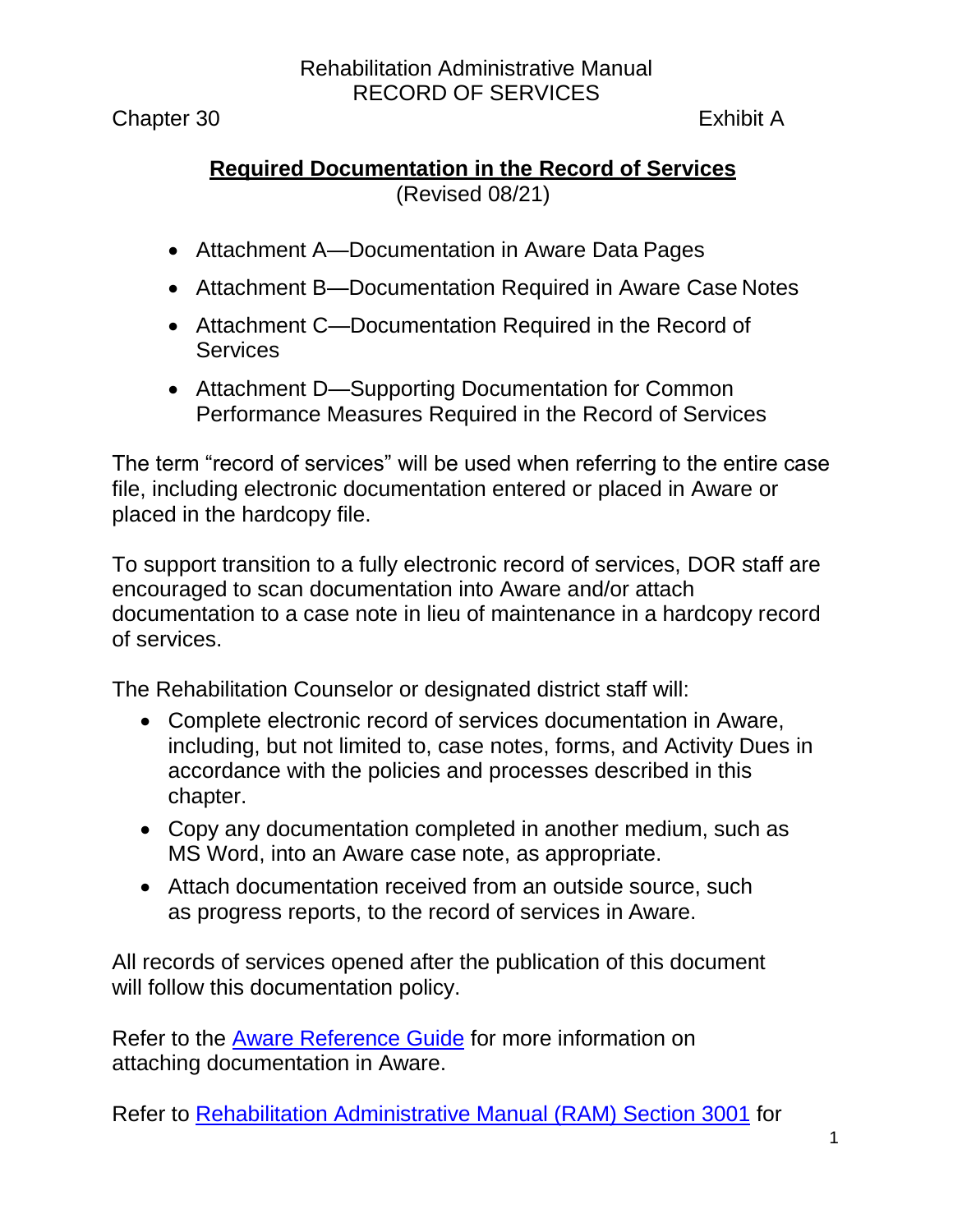general requirements pertaining to the content of the record of services.

Authority: 34 CFR 361.47; CCR, title 9, section 7122.

## <span id="page-1-0"></span>**Attachment A—Documentation in Aware Data Pages**

The DOR shall use the following Aware Data Pages, as appropriate to the individual record of services:

- 1. Application
	- Personal Information
	- Personal Contacts Layout
	- New Personal Contact
	- Application
	- Work History Layout
	- New Work History
	- Education
	- Educational Goal Layout
	- New Educational Goal
	- Measurable Skill Gain Layout
	- Eye Medical Exam Layout
	- New Eye Medical Exam
	- Disability Layout
	- New Disability
	- Special Programs
	- Application Documentation
	- Characteristics at Plan
	- Transportation Information
- 2. Eligibility
	- Disability Priority
	- Eligibility Determination
	- Eligibility Determination Ext.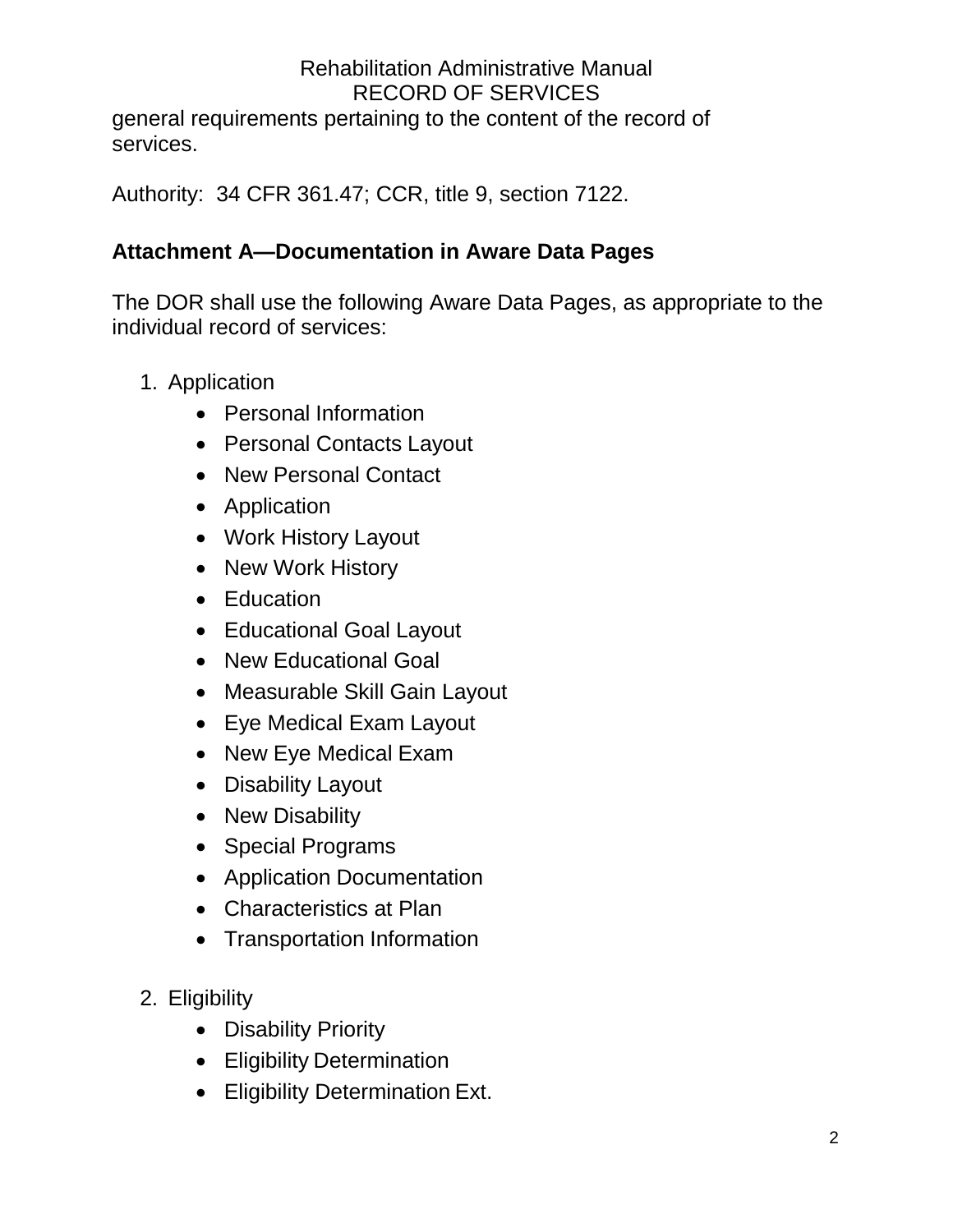- Trial Work Layout
- New Trial Work
- Ticket to Work
- 3. Service and Employment
	- Plan Layout
	- New Plan
	- Plan Development Extension Layout
	- New Plan Development Extension
	- Plan Review Layout
	- New Plan Review
	- Service Interrupted Layout
	- New Service Interrupted
	- Job Ready
	- Job Search Activity Layout
	- New Job Search Activity
	- Job Applications Layout
	- New Job Application
	- Employment Layout
	- New Employment
- 4. Closure and After
	- Closure Authorization Check
	- Closure
	- PES Plan Layout
	- New PES Plan
	- Follow-up Layout
- 5. Financial
	- Authorization Layout
	- New Authorization
	- Payment Layout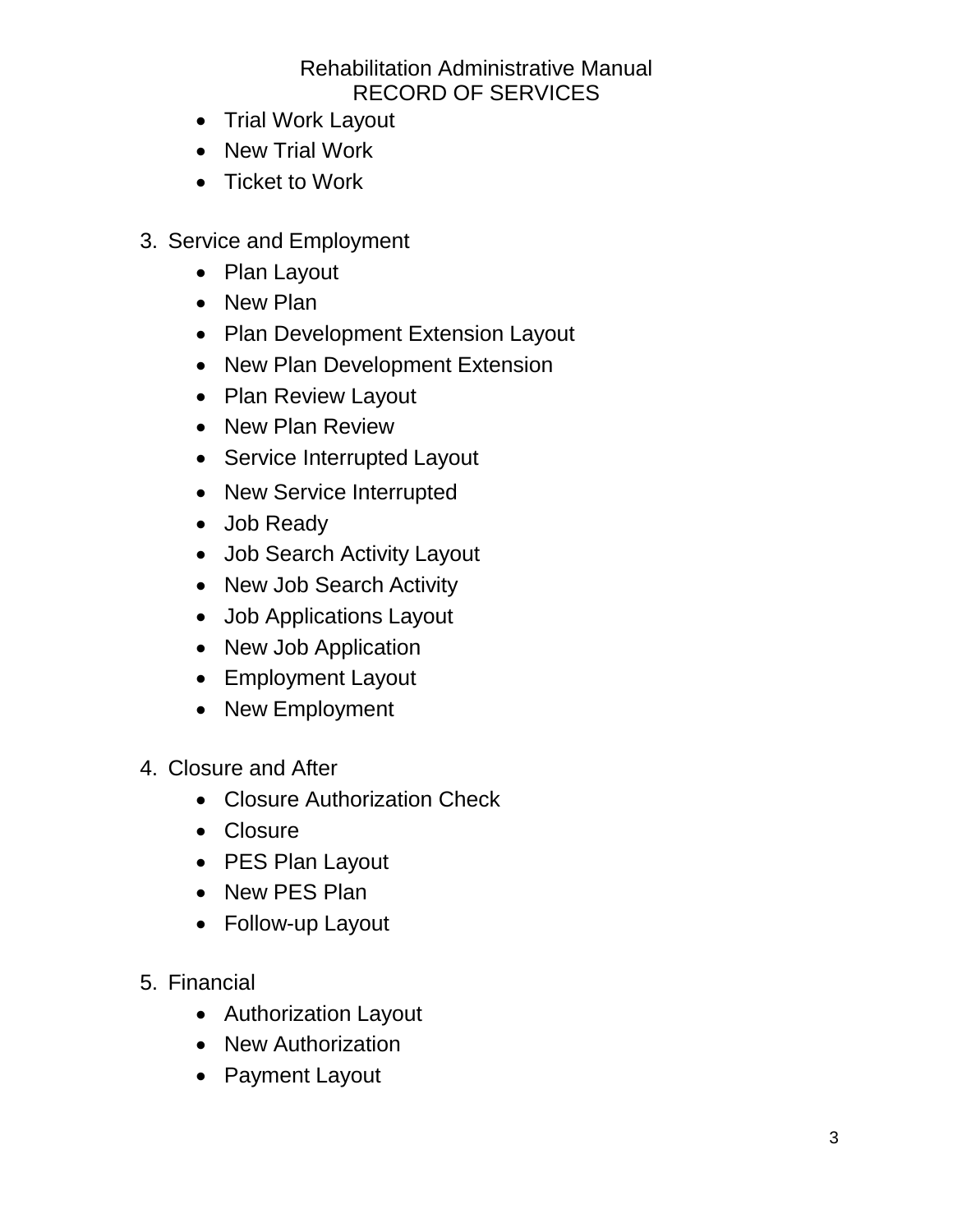- 6. Other
	- Case Notes Layout
	- New Case Note
	- Attached Files Layout
	- Attachment Layout
	- New Attachment
	- Wage Layout
	- New Wage
	- Activity Due Layout
	- New Activity Due
	- Actual Service Layout
	- New Actual Service
	- Case Event History
	- Case Management
	- Quick View
	- Guest Access Layout
	- New Guest Access
	- Case Access Exception Layout
	- Help Desk Personal
	- Help Desk Case

## <span id="page-3-0"></span>**Attachment B—Documentation Required in Aware Case Notes**

DOR staff are encouraged to record as much information as possible directly into Aware through case notes, page layouts, and attachments. In accordance with Section 3001, significant written and/or email communications, medical records, and progress reports pertaining to an individual's record of services must be copied into an Aware case note or uploaded as an attachment.

DOR staff will ensure that the title of the case note accurately describes the contents of the case note.

The following case notes will apply:

• All case notes, including those documenting informed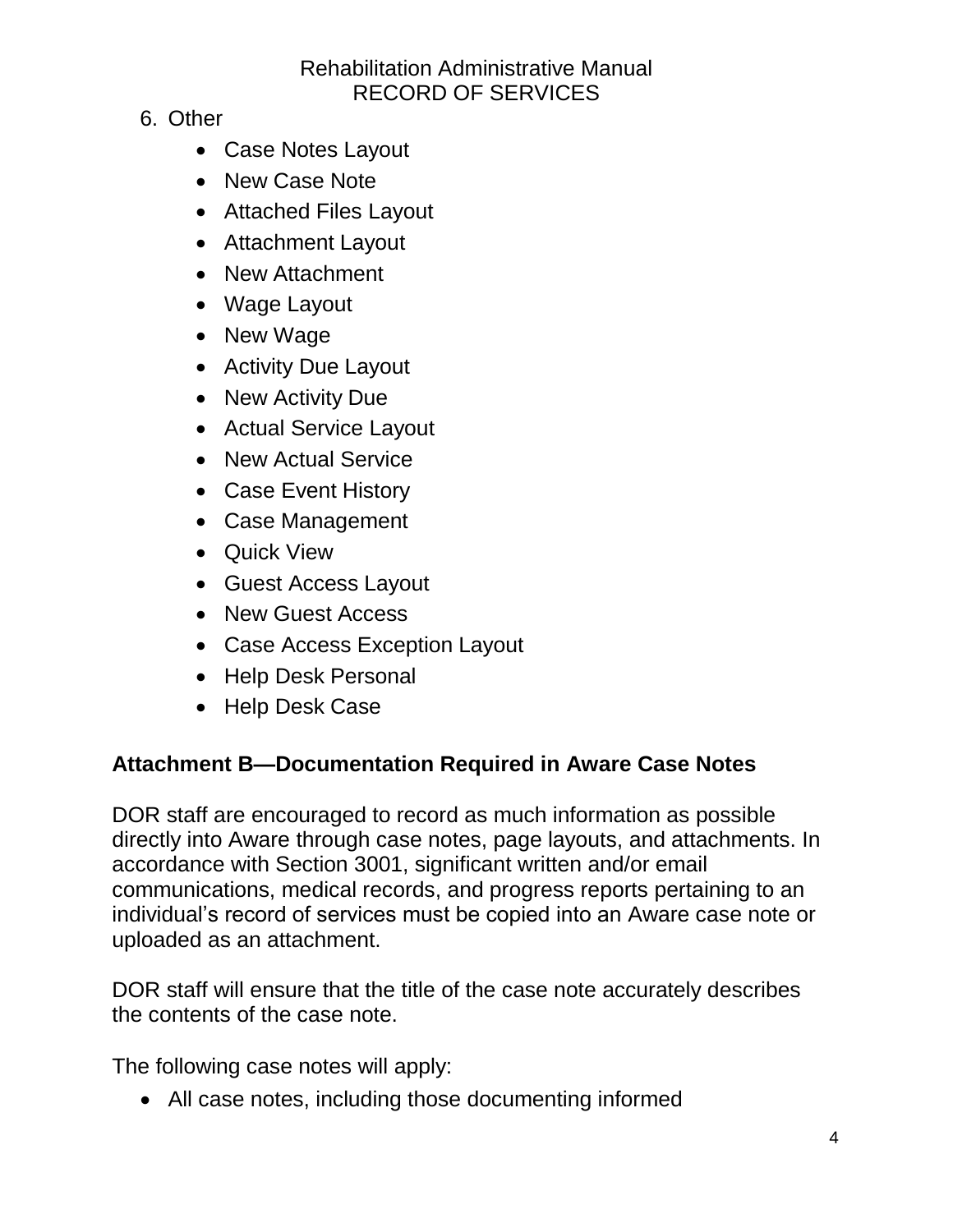choice, vocational exploration, and related activities

- Delayed Status (30-day and 60-day) Contacts
- Eligibility Determination
- Eligibility Determination Extension (to include exceptional and unforeseen circumstances beyond the control of DOR)
- Federal Follow-Up Needed
- Ineligibility Determination
- Initial Interview
- Progress Updates
- Presumptive Eligibility Determination
- Presumptive Eligibility Not Applied
- Supervisory/Administrative Review Letters
- Transfer Summary

Case notes may be entered into Aware by VR team members, including those providing DOR Student Services, as well as the Regional Director, District Administrator, Medical Consultant, Consulting Psychologist, Work Incentive Planner, and other designated DOR staff.

Supervisory/Administrative letters will be recorded directly into Aware or uploaded into an Aware case note, if recorded or received in an alternate format.

## **Attachment C—Documentation Required in the Record of Services**

To support transition to a fully electronic record of services, DOR staff are encouraged to scan required documentation into Aware and/or attach documentation to a case note in lieu of maintenance in a hardcopy record of services.

The VR teams, including those providing DOR Student Services will ensure that the following documents are included in the record of services, as appropriate to the individual:

- DR 210 Enrollment for Vocational Rehabilitation Services
- DR 222 Application for Vocational Rehabilitation Services
- Common intake application form from a One-Stop Center requesting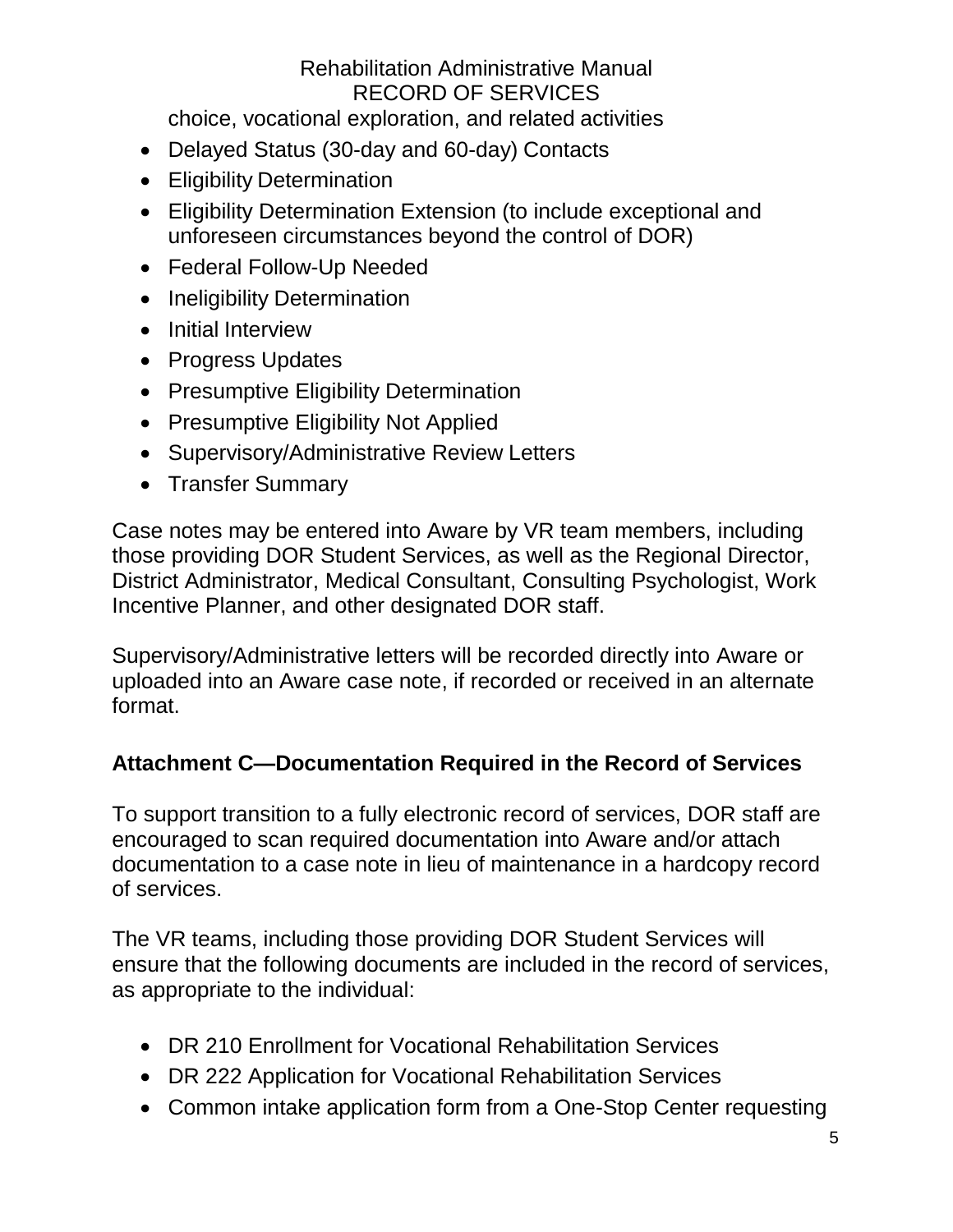VR services

• Other request for DOR services

Regardless of type of application or enrollment form provided by the applicant, the form must be signed by the individual. An applicant's signature may be obtained on a hard copy form or through an electronic signature process.

The Rehabilitation Counselor may create one or more of the following documents in Aware as part of non-delegable functions and will ensure the signed versions are included in the Aware record of services, if signatures are required:

- DR 211 Eligibility Determination Extension
- DR 212 Notice of Eligibility and Priority for Services
- DR 213 DR 213 Trial Work Experiences Plan
- DR 214A Plan Development Extension
- DR 215 Individualized Plan for Employment
- DR 215A Plan Amendment
- DR 216 Plan Review
- DR 217 Plan Services Interrupted
- DR 229A Closure Report Rehabilitated
- DR 229B Closure Report Other Than Rehabilitated
- •

Other documentation that may be required in the record of services, if applicable to the individual record of services, including, but not limited to, the following (organized by type of documentation):

Medical documentation

- DR 218 Health Questionnaire.
- DR 223 General Medical Exam.
- DR 223C Report of Optometric Examination.
- DR 224A Medical Exam Call.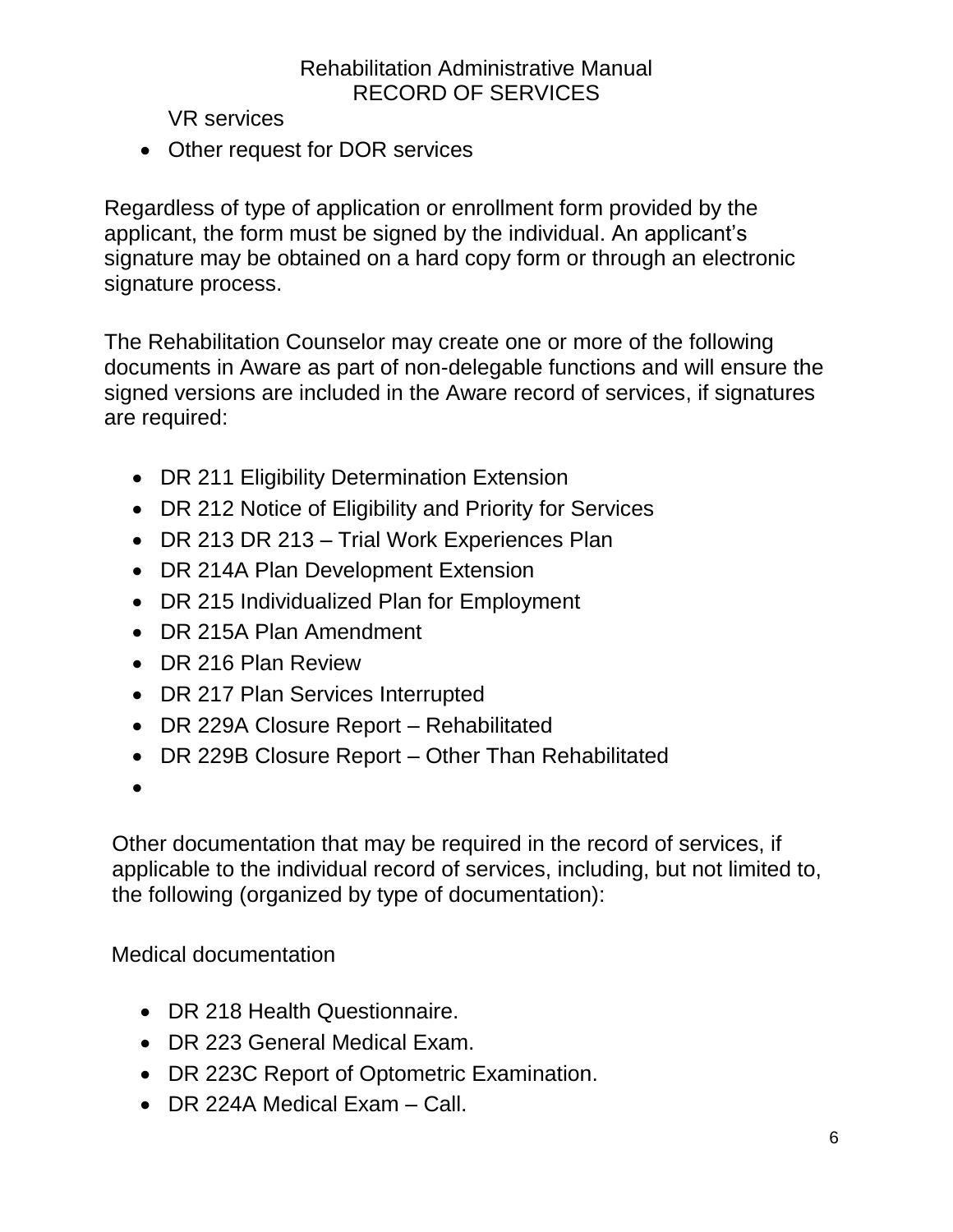- DR 224B Medical Exam -Appointment.
- DR 225 Functional Capacities Evaluation.
- DR 236 Medi-Cal Referral Form.
- DR 237 Prescription Durable Medical Equipment.
- DR 238 Physician's Medical Progress Report.
- DR 246 Referral for Psychological Testing.
- DR 353 Medical Records Billing.
- DR 358H Hearing Aid / Device Recommendation.
- DR 360 Dental Consultant Worksheet.
- DR 361 Health Care Provider Application.
- DR 363 Medical Device /Appliance Dispensing Report.
- Medical records/reports.

Education-related documentation

- FAFSA (Free Application for Federal Student Aid)
- Financial aid award / denial letter
- Grade transcripts
- Books/supplies lists
- Agency and School Progress Reports

Social Security beneficiary status documentation

- Contact with the Social Security Administration (SSA) or Maximus to verify status.
- Written verification of beneficiary status, including SSA award / benefit letters.

Work Incentives Planning Services documentation

- Information Gathering Form
- Benefits Planning Query (BPQY) Report
- Signed release forms
- Benefits verification documents
- Letters and other correspondence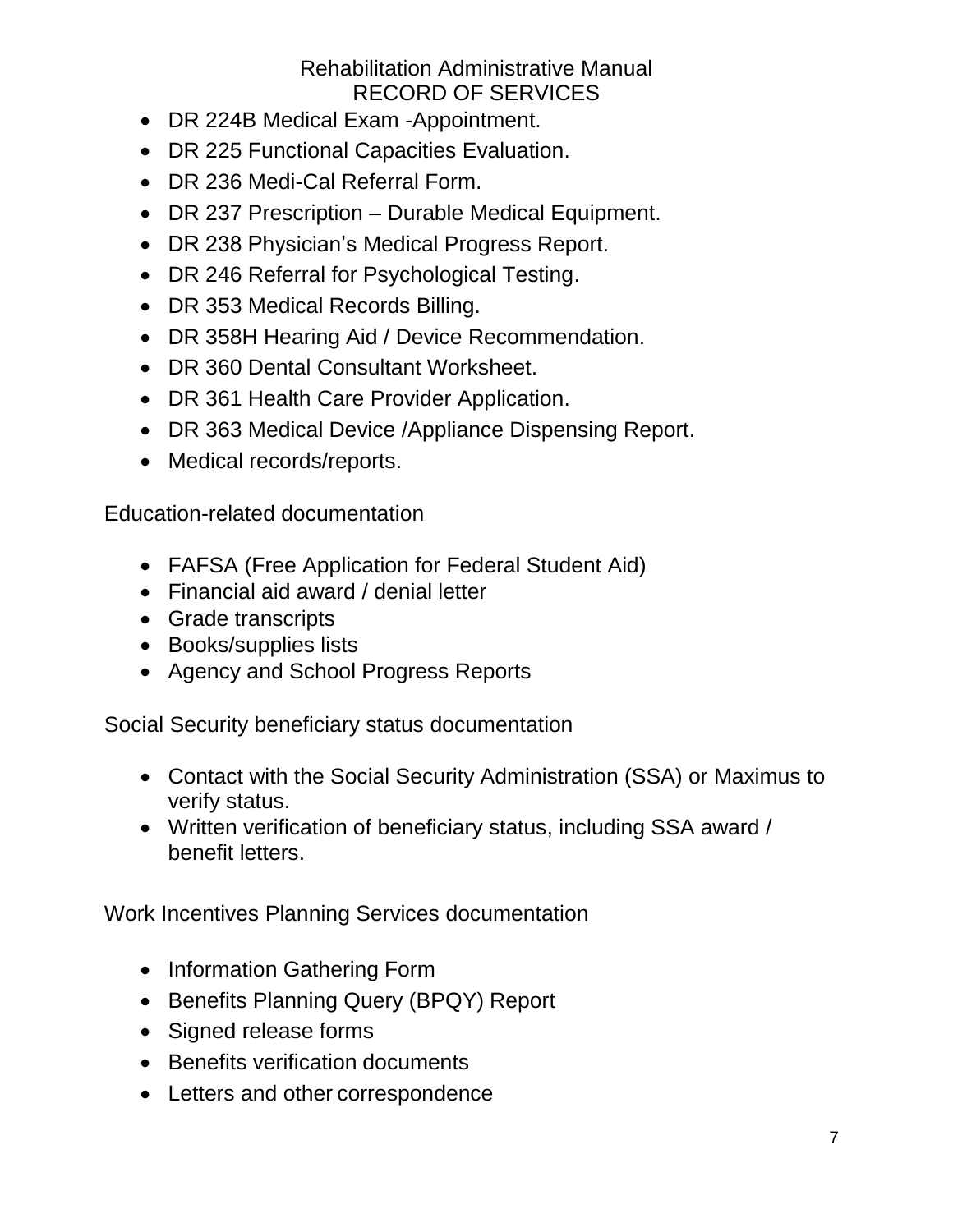- Benefits Summary and Analysis
- Work Incentives Plan
- Other deliverables, including calculation and tracking sheets
- Referral forms
- Email communication
- Other Work Incentives Planning Services-specific forms

Additional DOR forms and other documentation may include but are not limited to the following:

- DR 10 LEAP Certification
- DR 107 Request for Mediation and/or Fair Hearing
- DR 108 Authorized Representative
- DR 217 Plan Services Interrupted.
- DR 222B Employment Record
- DR 225 Functional Capacities Evaluation
- DR 233 Statement of Financial Status
- DR 246 Referral for Psychological Testing
- DR 254 Deposit Agreement
- DR 260 Consent to Release and Obtain Information
- DR 381 SE Job Placement Parameters
- DR 383 SE Job Placement Information
- DR 387 SE Notice of Transition Into Extended Services
- DR 701 Child Care Provider Choice
- Letters from agency staff to consumers
- Letters from consumers
- Significant email communications
- Bank draft receipts, including receipts for books and supplies, if applicable
- Bid documentation, if applicable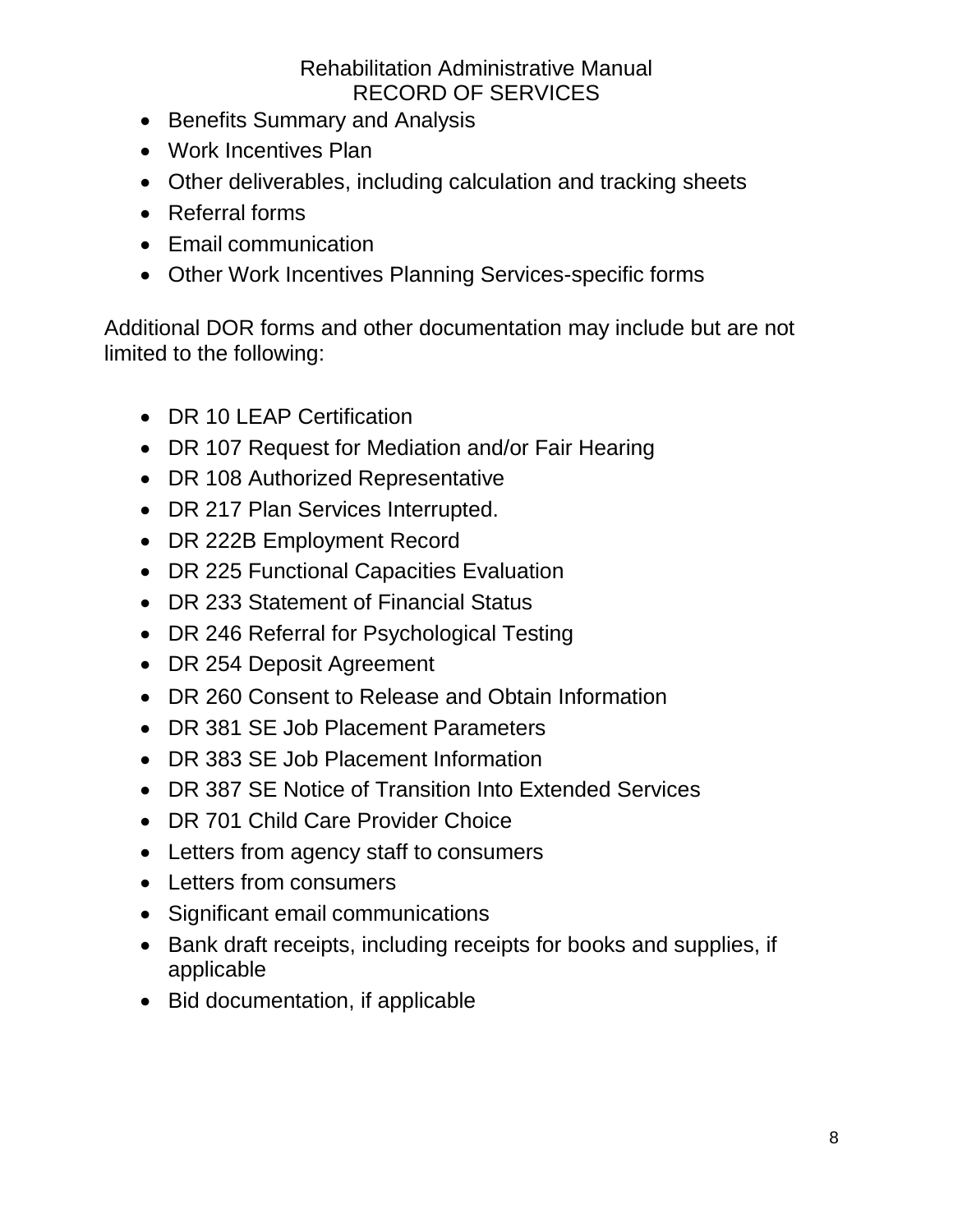#### <span id="page-8-0"></span>**Attachment D—Supporting Documentation for Common Performance Measures Required in the Record of Services**

The Rehabilitation Counselor or designated district staff will ensure that supporting documentation is included in the record of services to meet documentation requirements related to the WIOA Common Performance Measures. The five WIOA Common Performance Measures requiring supporting documentation in the record of services include the following:

- 1. Percentage of program participants who are in unsubsidized employment during the second quarter after exit from the program.
- 2. Percentage of program participants who are in unsubsidized employment during the fourth quarter after exit from the program.
- 3. Median earnings of program participants who are in unsubsidized employment during the second quarter after exit from the program.
- 4. The percentage of program participants who obtain a recognized postsecondary credential, or a secondary school diploma or its recognized equivalent – during participation in the VR program or within 1 year after exit from the program.
- 5. The percentage of program participants who, during a program year, are in an education or training program that leads to a recognized postsecondary credential or employment and who are achieving measurable skill gains toward such a credential or employment.

#### Employment Rate and Median Earnings

The first three WIOA Performance Measures assess the effectiveness of State VR Agencies based on participants' employment rates and median earnings after exit.

There are two types of wages reported to RSA:

- Wages reported to Employment Development Department (EDD).
- Wages not reported to EDD.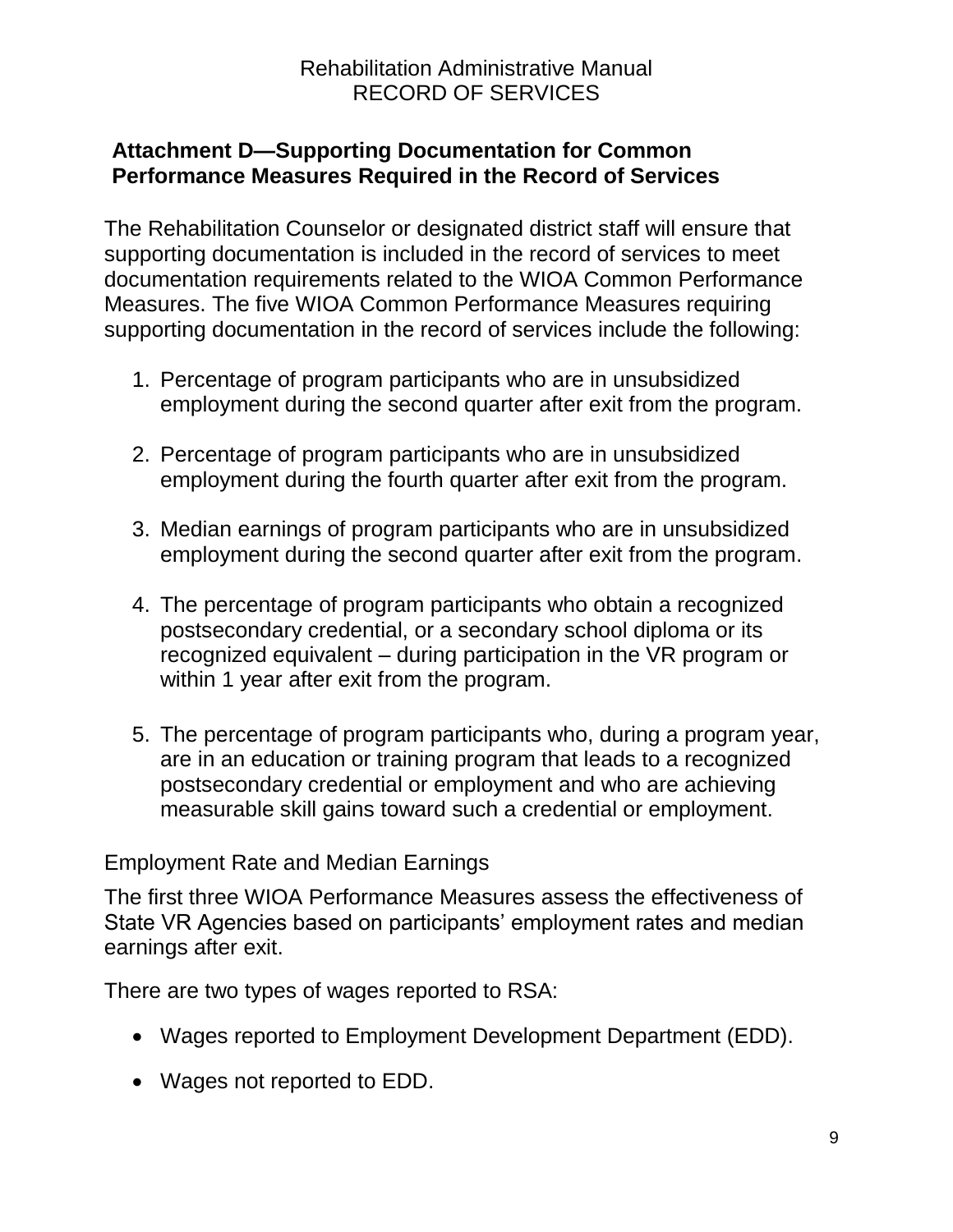Post-Exit Employment data, including wages, are obtained quarterly from the EDD for most participants. Any data obtained from EDD through the sharing agreement is considered as 'supporting documentation' and does not require additional manual input by the VR team.

EDD wage data does not, however, include information for individuals who are self-employed, employed out-of-state, employed by the federal agency, or who decline to provide a social security number. This is considered 'supplemental wage information.'

DOR is required to report supplemental wage information in its quarterly RSA-911 Reports, as part of the Common Performance Measures.

All employment, including post-exit employment data and wages, and EDD data extracts, is recording and viewable in Aware through the Wages page.

Supplemental wage information must be manually recording using the Wages page in the participants record of services, directly in the Participant Module.

Refer to the [Aware Reference Guide, Section 6.1 –](https://indor/division/itsd/aware) Closure – Required [Documentation and Approval,](https://indor/division/itsd/aware) for more information on entering wage information.

#### Credential Attainment

WIOA Performance Measure #4 requires collecting and documenting credential attainment for consumers enrolled in education and training programs. Credential Attainment is the percentage of those participants enrolled in an education or training program who attained a recognized postsecondary credential or a secondary school diploma, or its recognized equivalent, during participation in or within one year after exit from the program.

Participants who obtain a secondary school diploma or its recognized equivalent must also meet an additional condition before they are counted as a successful outcome and included in the numerator of the credential attainment indicator. These participants must be employed or enrolled in an education or training program leading to a recognized postsecondary credential within one year following exit.

The following are acceptable types of credentials, which count toward the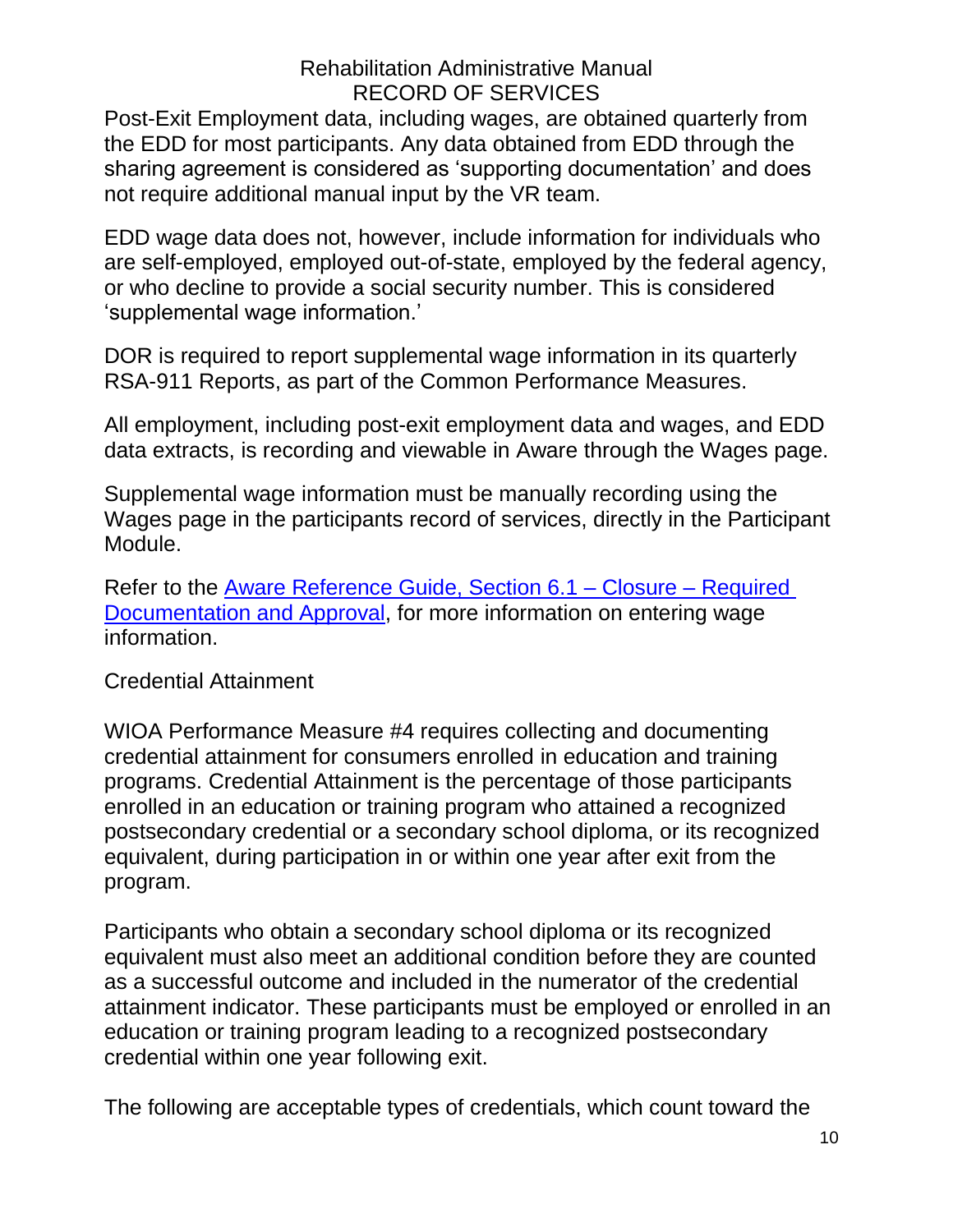credential attainment indicator:

- Secondary School diploma or recognized equivalent
- Associate's degree
- Bachelor's degree
- Graduate degree for purposes of the VR program
- Occupational licensure
- Occupational certificate, including Registered Apprenticeship and Career and Technical Education educational certificates
- Occupational certification
- State/Federal-recognized licensure
- Other recognized certificates of industry/occupational skills completion sufficient to qualify for entry-level or advancement in employment

The following are not credentials for purposes of the credential attainment indicator:

- Work readiness certificate
- Workforce development board certificates
- Health/Safety certificates

### Measurable Skill Gains

WIOA Performance Measure #5 requires reporting of measurable skill gains (MSG) for participants enrolled in education and training programs.

DOR reports on the percentage of participants who, during a program year, are in an education or training program that leads to a recognized postsecondary credential or employment and who are achieving documented academic, technical, occupational, or other forms of progress, towards such a credential or employment.

Five measures of documented progress that specify a skill gain:

- Documented Educational functioning level (EFL) increase (below postsecondary)
- Documented attainment of secondary school diploma or its recognized equivalent
- Secondary or postsecondary transcript/report card showing credits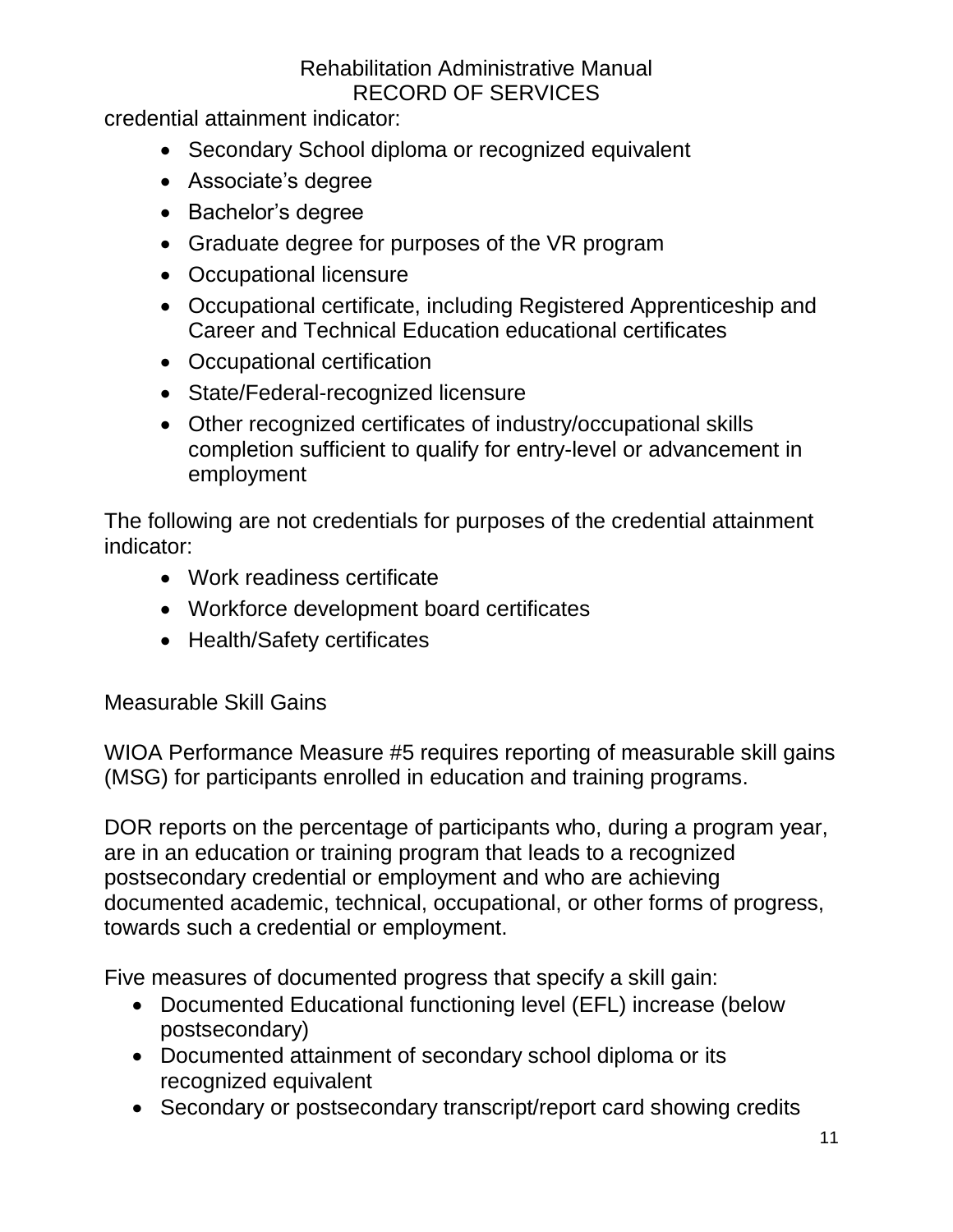attained

- Satisfactory or better progress report toward established milestone (e.g., OJT)
- Successful passage of a required exam (e.g., occupational, knowledge-based)

MSGs are recorded in Aware on the Educational Goal page in the Participant Module. The 'Measurable Skill Gains' field is designed to record MSG at the time they are gained, not just when the educational program is completed.

The RSA-911 will only record MSG is the Skill Gain Date or Education Goal Actual End Date (Completed) is within the reporting period for that program year (July  $1 -$  June 30).

Supporting documentation include but are not limited to:

- Transcripts
- Report Cards
- Certifications
- Pre- vs Post-Test Scores
- Progress Report
- Knowledge-Based Exams

Depending upon the type of education or training program, documented progress is defined as one of the following five types of measurable skill gains:

## 1. **Educational Functioning Level (EFL).**

The term means the *documented achievement* of at least one Educational Functioning Level (EFL) for individuals receiving instruction below the postsecondary education level. The EFL gain may be measured in one of three ways:

- a. Comparing pre- vs. post-test scores, using a National Reporting System approved test to compare initial and current EFL. The same test and version must be used for both the pre-and posttest. The current list of tests determined suitable for the National Reporting System is available at: [Federal Register Online-](https://www.gpo.gov/fdsys/pkg/FR-2016-12-13/html/2016-29899.htm)[Government Publishing](https://www.gpo.gov/fdsys/pkg/FR-2016-12-13/html/2016-29899.htm) Office.
- b. Through the awarding of credits or Carnegie units in an adult high school program toward a secondary school diploma or the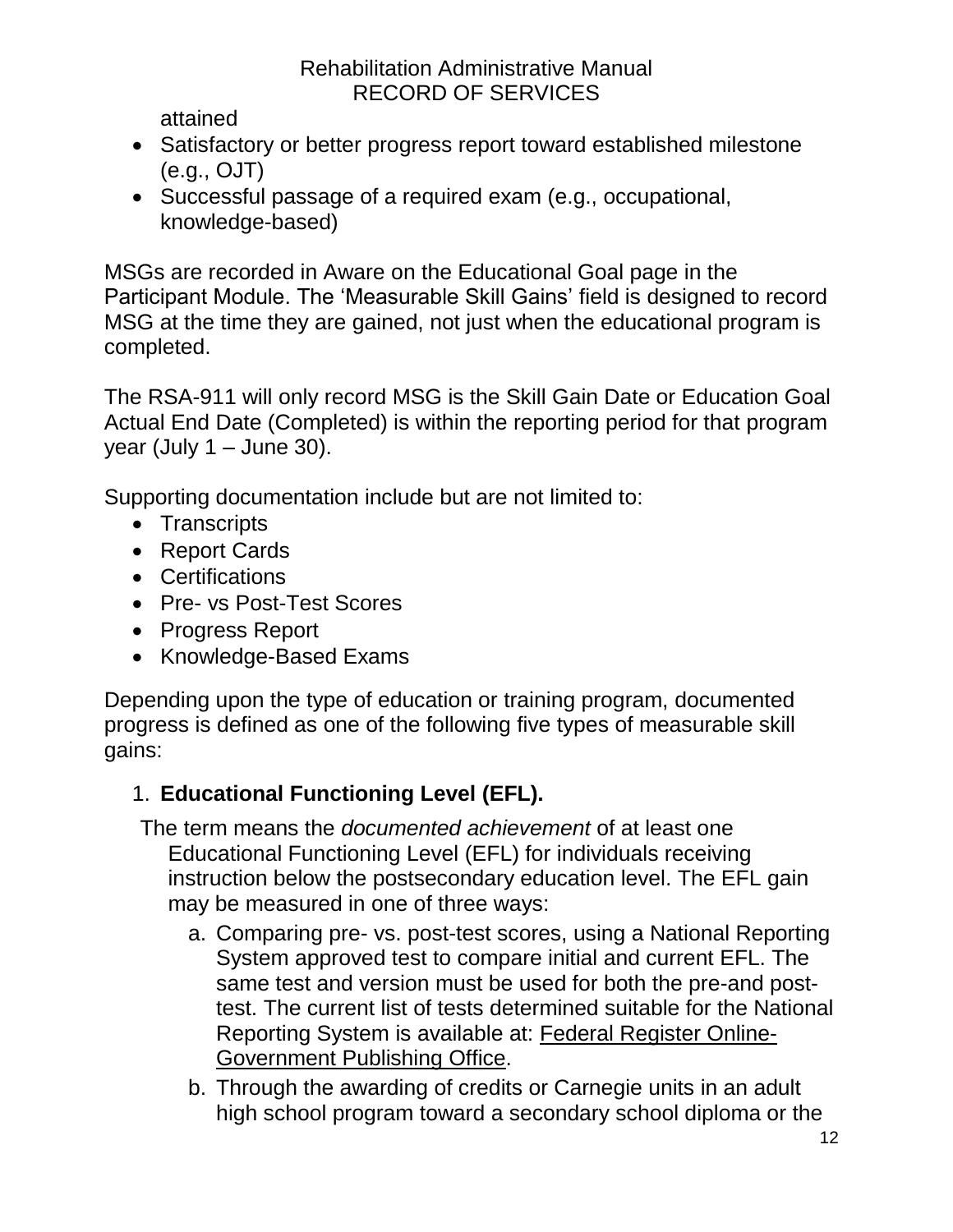equivalent, such as a General Education Development (GED) certification.

c. Enrollment in postsecondary education or training during the first program year after exit from the VR program.

## 2. **Secondary School Diploma/Equivalent**.

This term refers to the *documented attainment* of a secondary school diploma or its recognized equivalent. The diploma or recognized equivalent may be verified by:

- a. Review and obtain copies of the individual's transcript or report card for secondary education to verify diploma achieved.
- b. Review and obtain copies of the individual's diploma or GED certificate.

# 3. **Postsecondary School Transcript / Report Card**.

Verification of completed units on a secondary or postsecondary transcript or report card for a sufficient number of credit hours that shows a participant is meeting the DOR academic standards. The transcript or report card must indicate that the individual:

- a. Completed of a minimum of 12 hours per semester.
- b. Or for part-time students, completed of a total of at least 12 credit hours over the course of two completed semesters during the same 12-month period.

### 4. **Training Milestone**.

This term refers to the *documented achievement* of a satisfactory or better progress report, toward established milestones from an employer or training provider who is providing training. This may include, but is not limited to, progress toward completion of the following:

- a. On-the-job training (OJT).
- b. One year of a registered apprenticeship program.

## 5. **Skills Progression**.

Skills progression means *verification* that the individual successfully completed and passed an exam that is required for a particular occupation or made progress in attaining technical or occupational skills as evidenced by trade-related benchmarks such as knowledgebased exams.